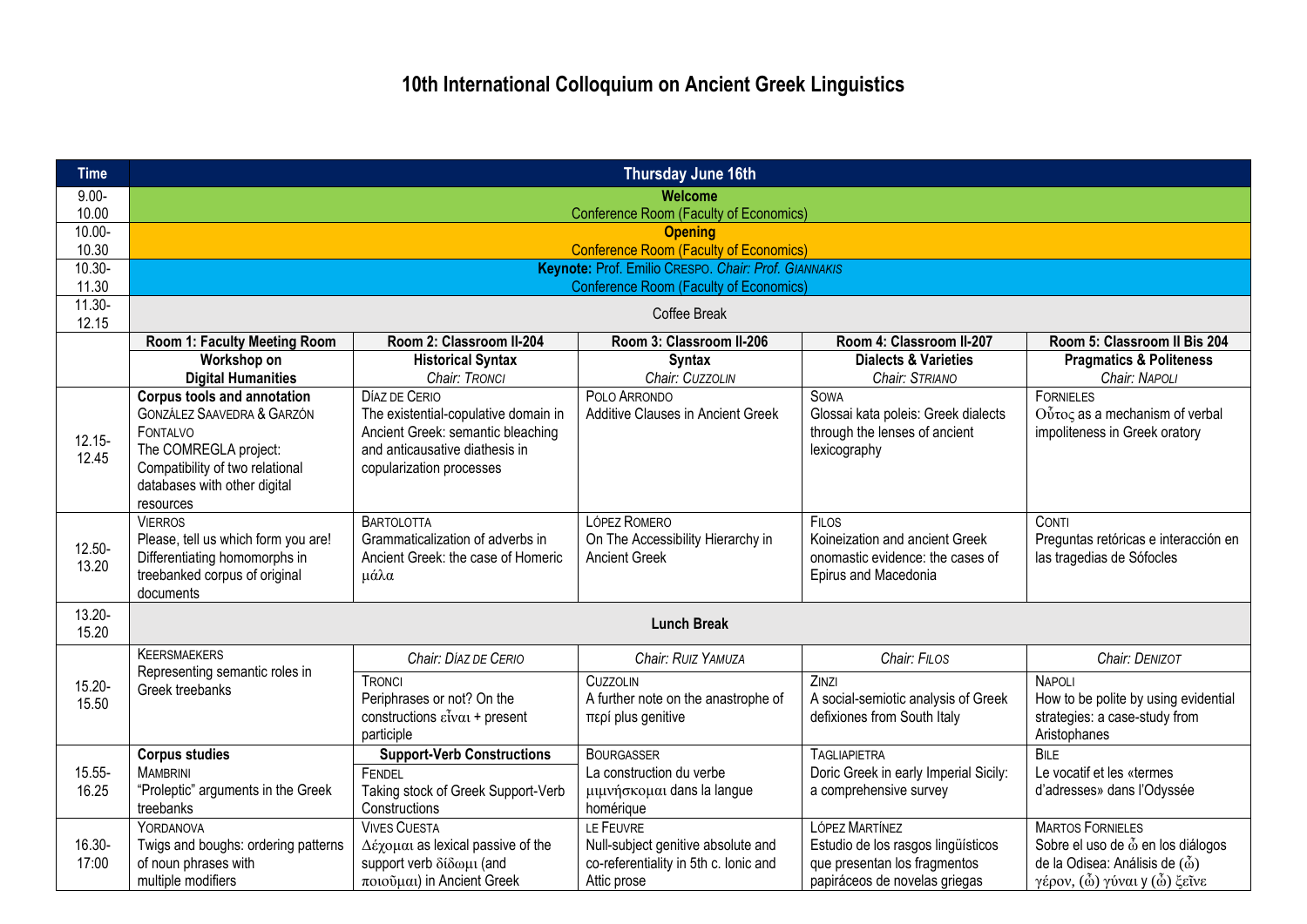| 17.00-<br>17:30 | Coffee Break                                                                                                                                                        |                                                                                                   |                                                                                                                                 |                                                                               |                                                                                                       |
|-----------------|---------------------------------------------------------------------------------------------------------------------------------------------------------------------|---------------------------------------------------------------------------------------------------|---------------------------------------------------------------------------------------------------------------------------------|-------------------------------------------------------------------------------|-------------------------------------------------------------------------------------------------------|
| 17.30-<br>18:00 | VAN HAL & MERCELIS &<br>KEERSMAEKERS                                                                                                                                | Chair: DÍAZ DE CERIO                                                                              | Chair: LURAGHI                                                                                                                  | Chair: FILOS                                                                  | Chair: BARTOLOTTA                                                                                     |
|                 | Corpus-based approaches to<br>conceptual history in Ancient<br>Greek: conceptualizations of<br>'language'                                                           | <b>MADRIGAL</b><br>Support verb constructions in post-<br>classical Greek: the case of $\pi$ otéo | MAZZANTI JÚNIOR & MACEDO<br>βούλει/-εσθε, θέλεις/-ετε plus<br>subjunctive in Classical Greek:<br>subordination or coordination? | <b>MONACO</b><br>Old Attic, New Attic, and Koine: a<br>terminological dispute | <b>RUIZ YAMUZA</b><br>Pragmatic and discursive functions<br>of non-canonical conditional<br>sentences |
| 18.05-<br>18.35 | ZANCHI & FARINA & BRIGADA VILLA<br><b>Towards combining Ancient Greek</b><br>WordNet and AGDT2 for<br>linguistic research: A pilot study on<br>formulas of Iliad VI |                                                                                                   | GERALDES<br>Case Attraction in Infinitive Clauses:<br>its distribution and syntax in<br>Herodotus, Plato and Xenophon           |                                                                               | PARDAL<br>Prosody and word-order effects of<br>pragmaticalization: έφη and οἶμαι                      |
| 18:40-<br>20:00 | Welcome cocktail<br>Terrace at the entrance of the Faculty of Philosophy and Arts                                                                                   |                                                                                                   |                                                                                                                                 |                                                                               |                                                                                                       |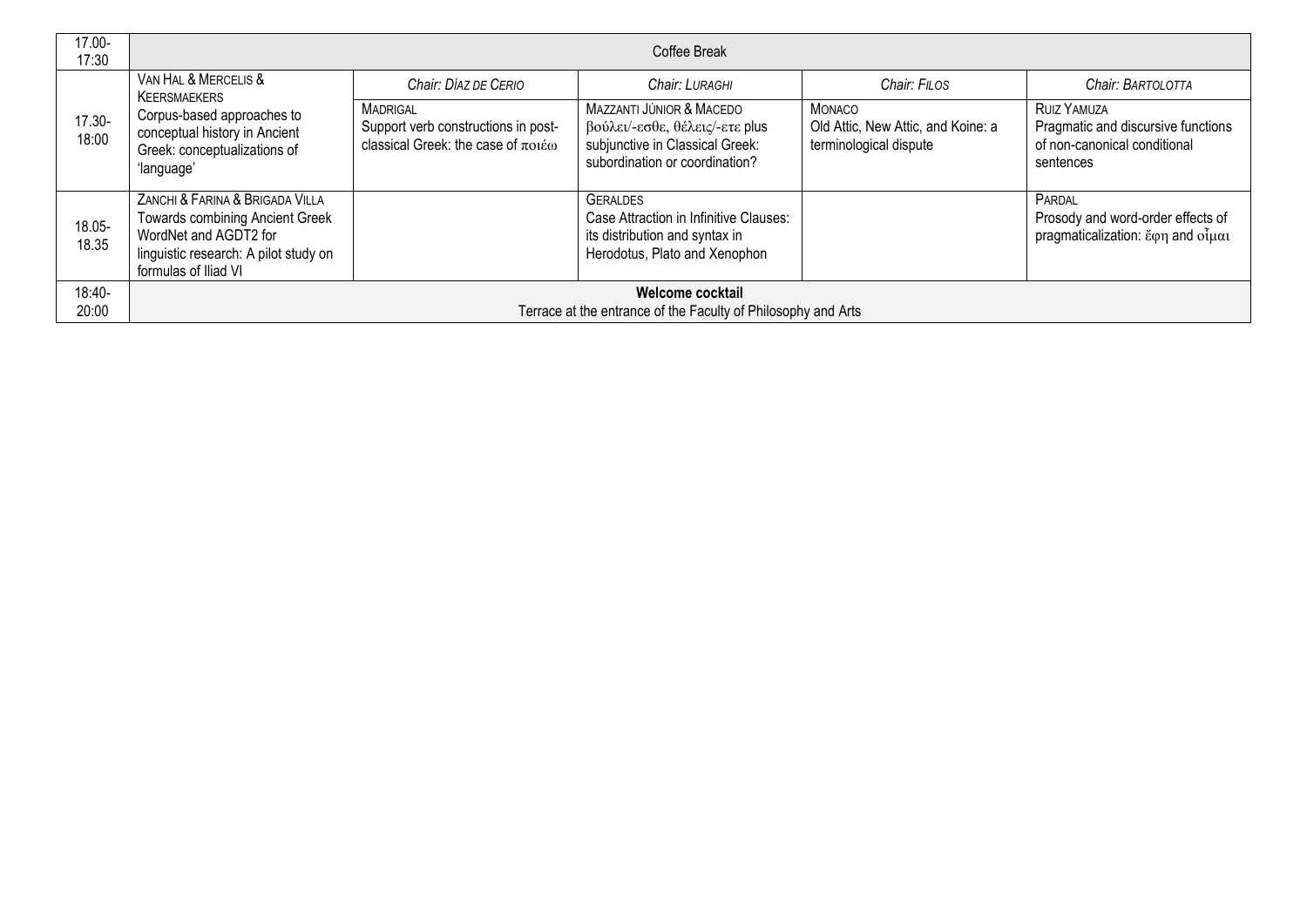| <b>Time</b>        | Friday June 17th                                                                                                                   |                                                                                                                                  |                                                                                                                                   |                                                                                                                                                                                                            |                                                                                                                        |  |
|--------------------|------------------------------------------------------------------------------------------------------------------------------------|----------------------------------------------------------------------------------------------------------------------------------|-----------------------------------------------------------------------------------------------------------------------------------|------------------------------------------------------------------------------------------------------------------------------------------------------------------------------------------------------------|------------------------------------------------------------------------------------------------------------------------|--|
|                    | Room 1: Faculty Meeting Room                                                                                                       | Room 2: Classroom IV-101                                                                                                         | Room 3: Classroom IV-103                                                                                                          | Room 4: Classroom IV-104                                                                                                                                                                                   | Room 5: Classroom IV 105                                                                                               |  |
|                    | Workshop on                                                                                                                        | <b>Syntax</b>                                                                                                                    | Morphology                                                                                                                        | Etymology                                                                                                                                                                                                  | Mycenaean                                                                                                              |  |
|                    | <b>Conversation Analysis</b>                                                                                                       | Chair: GEORGE                                                                                                                    | Chair: STRIANO                                                                                                                    | Chair: POLO ARRONDO                                                                                                                                                                                        | Chair: LUJÁN                                                                                                           |  |
| $9.00 -$<br>9.30   | RODRÍGUEZ PIEDRABUENA<br>Echo replies in Greek drama                                                                               | ZANCHI & INGLESE<br>Ancient Greek valency patterns and<br>alternations                                                           |                                                                                                                                   | <b>BLAŽEK</b><br>Greek σαύρα f. & σαύρος m.<br>"lizard"                                                                                                                                                    | PIERINI<br>Plant Terminology on Linear B<br><b>Tablets</b>                                                             |  |
| $9.35 -$<br>10.05  | <b>SHALEV</b><br>Action Identification in Ancient<br>Greek Unreported and Reported<br>Dialogue: Questions in Menander<br>and Prose | <b>BENEDETTI &amp; GIANOLLO</b><br>The role of factivity in Ancient Greek<br>complementation patterns                            | GARRÉ<br>The suffix -ē in Boeotian personal<br>names                                                                              | KULIKOV<br>Gr. Κένταυρος and his possible<br>etymological relatives: Evidence<br>from Indo-European and beyond                                                                                             | PIQUERO & GONZÁLEZ SAAVEDRA<br>Una interpretación del sufijo<br>micénico -te-ri-jo desde una<br>perspectiva diacrónica |  |
| $10.10 -$<br>10.40 | VAN EMDE-BOAS<br>"What? for I know not yet what you<br>will say." Tragic Backchanneling?                                           | <b>DARDANO</b><br>On some double case constructions<br>in Homeric Greek                                                          | CAPANO & BIANCONI<br>The datives in - $\epsilon \sigma \sigma t$ : contact or<br>drift? The evidence from Sicily and<br>Pamphylia | <b>GINEVRA</b><br>Death as Departure in Ancient<br>Greek and Indo-European: the<br>etymology of Greek θνήσκω 'to die'<br>(PIE *dhenh2- 'to run, leave') from a<br>comparative and cognitive<br>perspective | <b>SABATTINI</b><br>Mycenaean slips: A Psycholinguistic<br>analysis of scribal errors on the<br>Linear B tablets       |  |
| $10.40 -$<br>11.10 | Coffee Break                                                                                                                       |                                                                                                                                  |                                                                                                                                   |                                                                                                                                                                                                            |                                                                                                                        |  |
| $11.10 -$          | <b>VERANO</b><br>The Socratic elenchus as a                                                                                        | Chair: DARDANO                                                                                                                   | Chair: VARONA                                                                                                                     | Chair: VIVES                                                                                                                                                                                               | Prosody<br>Chair: LUJÁN                                                                                                |  |
| 11.40              | conversational project in the<br>dialogues of Plato                                                                                | LURAGHI<br>Beyond affectedness - Partitive<br>objects and degrees of control                                                     | ROUSSEAU<br>La dérivation lexicale selon Galien<br>de Pergame                                                                     | <b>HÖFLER</b><br>Homeric κνίση.                                                                                                                                                                            | KACZKO<br>Some Non-formulaic Pronominal<br>Features in Homer and the Epic<br><b>Diction</b>                            |  |
| $11.45 -$<br>12.15 | <b>HUITINK</b><br>'Regimented' Talk in Xenophon's<br>Memorabilia and Cyropaedia                                                    | POMPEI<br>Analytical constructions and<br>synthetic encoding of complex<br>predicates at the semantics -<br>pragmatics interface | <b>GARNIER</b><br>Greek verbs in $-\beta\omega$ : a survey                                                                        | Poster presentation<br>(See under the timetable)                                                                                                                                                           | <b>VATRI</b><br>Classical Greek Eurhythmia:<br>Towards a Linguistic Definition                                         |  |
| $12.30 -$<br>13.30 | Keynote: Prof. Philomen PROBERT. Chair: Prof. DE LA VILLA<br><b>Conference Room (Faculty of Economics)</b>                         |                                                                                                                                  |                                                                                                                                   |                                                                                                                                                                                                            |                                                                                                                        |  |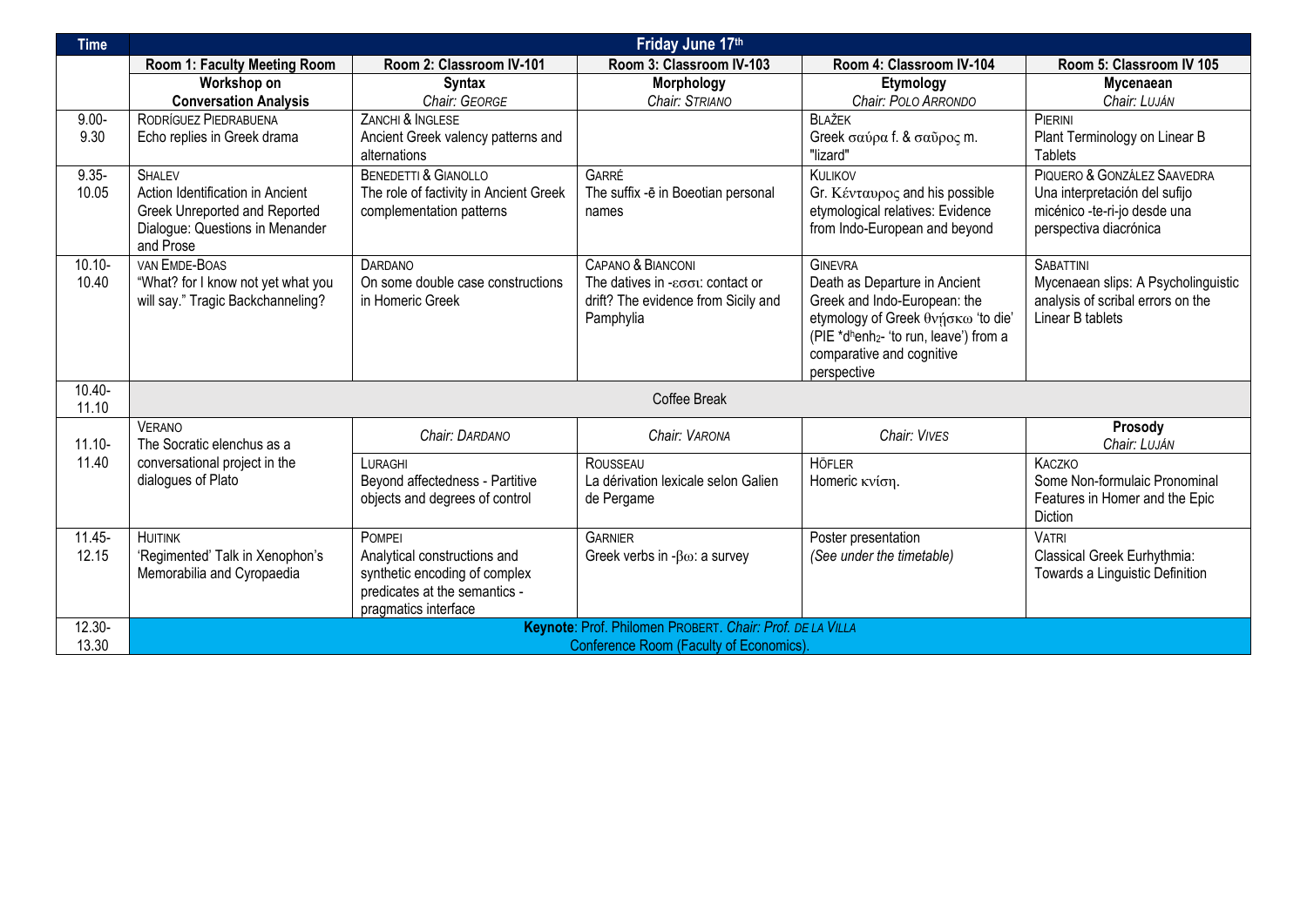| <b>Time</b>       | <b>Friday June 17th (continuation)</b>                                                                                                                    |                                                                                                                       |                                                                                                                |                                                                                                                                                                                                                         |                                                                                                                                       |  |
|-------------------|-----------------------------------------------------------------------------------------------------------------------------------------------------------|-----------------------------------------------------------------------------------------------------------------------|----------------------------------------------------------------------------------------------------------------|-------------------------------------------------------------------------------------------------------------------------------------------------------------------------------------------------------------------------|---------------------------------------------------------------------------------------------------------------------------------------|--|
| 13.30-<br>15.30   | <b>Lunch Break</b>                                                                                                                                        |                                                                                                                       |                                                                                                                |                                                                                                                                                                                                                         |                                                                                                                                       |  |
| 15.30-            | <b>Modality</b><br>Chair: ALLAN                                                                                                                           | <b>Word Order &amp; Other Patterns</b><br>Chair: BENEDETTI                                                            | Language & Literature<br>Chair: PARDAL                                                                         | <b>Digital Humanities &amp; Didactics</b><br><b>Chair: MARTOS FORNIELES</b>                                                                                                                                             | <b>Historical Linguistics</b><br>Chair: GONZÁLEZ SAAVEDRA                                                                             |  |
| 16:00             | <b>DE DECKER</b><br>The use of the modal particle in epic<br>Greek                                                                                        | <b>BERTRAND</b><br>Postponed relative pronouns in<br>Pindar                                                           | <b>GAMMAGE</b><br>Towards a Systematic Analysis of<br>Atticism in Koine-period Greek Texts                     | RIAÑO<br>Dependency treebanks,<br>constituency treebanks and<br>lacunose texts                                                                                                                                          | <b>ORESHKO</b><br>Between Indo-European heritage<br>and substratum influence:<br>disentangling the history of Greek<br>άλωή and ἅλως. |  |
| 16:05-<br>16.35   | <b>MASLIŠ</b><br>Modal Auxiliaries and Evidentiality in<br><b>Classical Greek</b>                                                                         | FREIBERG<br>Hyperbaton as a correlate of non-<br>terminal intonation? Evidence from<br>Herodotus' Histories           | <b>MACHADO</b><br>Kiwi Attic: towards a new<br>understanding of Aristophanes'<br>Greek                         | <b>BERTI</b><br>Named Entity Recognition for a<br><b>Text-Based Catalog of Ancient</b><br><b>Greek Authors and Works</b>                                                                                                | <b>BATISTI</b><br>On post-nasal deaspiration of voiced<br>aspirates in Ancient Greek                                                  |  |
| 16.40-<br>17:10   | LA ROI<br>Post-Classical Greek counterfactual<br>modal verbs and the modal particle<br>ἄν: a corpus-based diachronic<br>analysis                          | <b>GEORGE</b><br>Adverb placement in Demosthenes'<br><b>First Philippic</b>                                           | <b>BLANKENBORG</b><br>"Prosodic instead of heroic feet":<br>Homeric rhythm as phonostylistic<br>metacompetence | ČENGIĆ & JOVANOVIĆ & MATOVIĆ<br>Linguistic complexity in ancient<br>Greek - Sentence complexity and<br>grammar                                                                                                          | Poster presentation<br>(See under the timetable)                                                                                      |  |
| $17:10-$<br>17.30 | Coffee Break                                                                                                                                              |                                                                                                                       |                                                                                                                |                                                                                                                                                                                                                         |                                                                                                                                       |  |
|                   | <b>Syntax &amp; Typological Perspective</b><br>Chair: LA ROI                                                                                              | Chair: BENEDETTI                                                                                                      | Compounds<br>Chair: CONTI                                                                                      | <b>Cognitive &amp; Metaphors</b><br>Chair: RIAÑO                                                                                                                                                                        | <b>Discourse and Literary Genres</b><br>Chair: PARDAL                                                                                 |  |
| 17.30-<br>18:00   | VAI<br>Osservazioni sulle proposizioni<br>completive introdotte da $\ddot{\text{o}}$ in greco<br>omerico in comparazione con altre<br>lingue indoeuropee  | <b>GUARDIANO &amp; STAVROU</b><br>Comparing patterns of adjectival<br>modification in Greek: a diachronic<br>approach | DEDÈ<br>Action nouns in -τις/-σις as second<br>members of nominal compounds in<br>Greek                        | <b>BONIFAZI &amp; GINEVRA</b><br>Decompressing Ancient Greek Oral-<br>Traditional Poetry: a cognitive<br>linguistic and comparative approach<br>to the "katabasis theme" in Iliad 24<br>and the Homeric Hymn to Demeter | <b>ALLAN</b><br><b>Towards a Homeric Discourse</b><br>Grammar. From Colon to Act                                                      |  |
| 18:05-<br>18.35   | <b>STOPPONI</b><br>The Mixed Pattern and the Other<br>Conjunctive Strategies in Herodotus'<br>Greek: an Analysis from a<br><b>Typological Perspective</b> |                                                                                                                       | LUJÁN<br>The syntax and semantics of<br>([N+V]V) verbal compounds in<br><b>Ancient Greek</b>                   | <b>ANFOSSO</b><br>A New Semantic Interpretation of<br>Timotheus of Miletus' Persae, 147-8                                                                                                                               | SÁNCHEZ I BERNET<br>Structure et fonction du discours<br>catalogique. Le cas de l'épique et la<br>tragédie                            |  |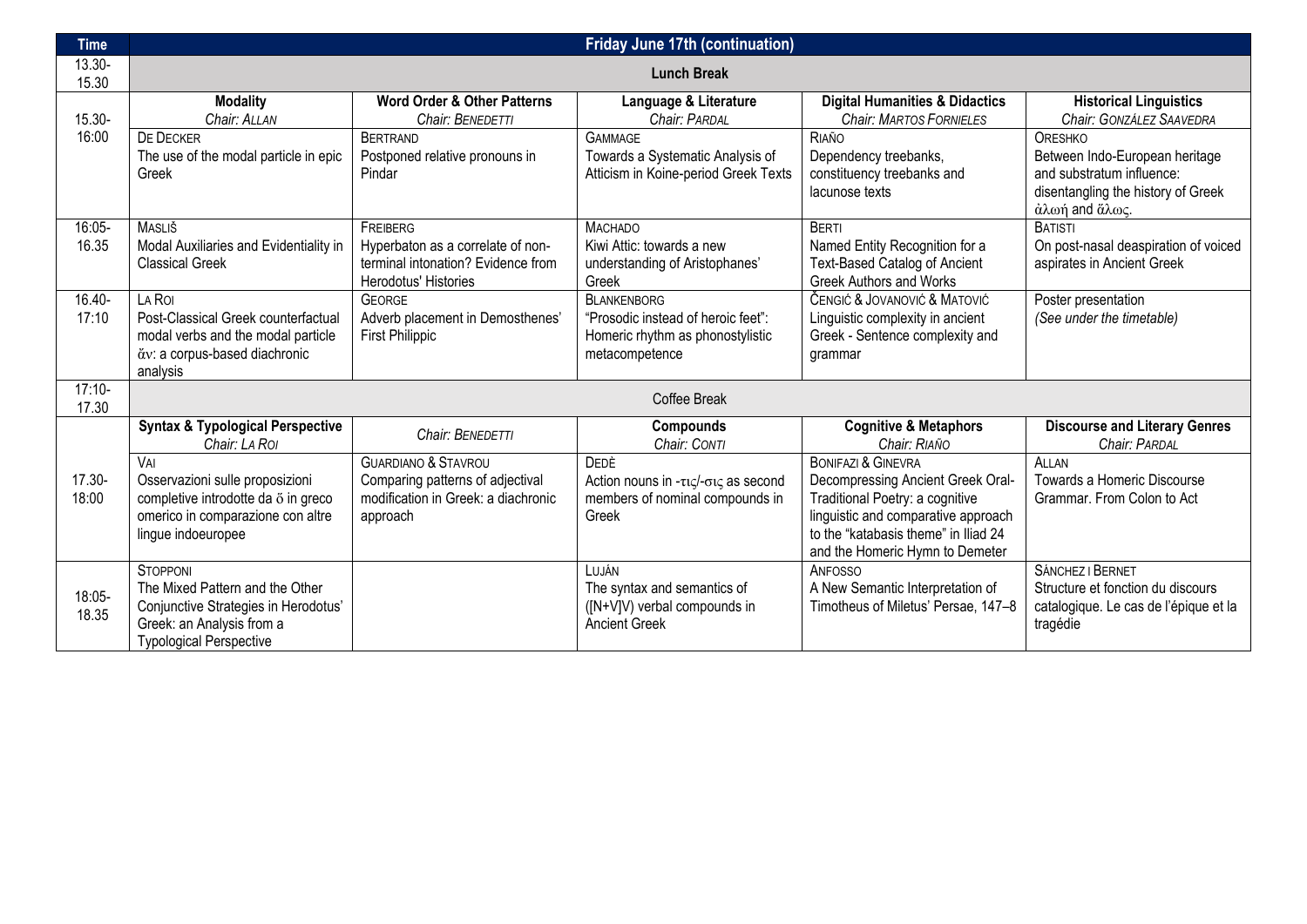| <b>Time</b>        | <b>Saturday June 18th</b>                                                                                                  |                                                                                                                                                           |                                                                                                                                                               |                                                                                                                                                             |                                                                                                                                 |  |
|--------------------|----------------------------------------------------------------------------------------------------------------------------|-----------------------------------------------------------------------------------------------------------------------------------------------------------|---------------------------------------------------------------------------------------------------------------------------------------------------------------|-------------------------------------------------------------------------------------------------------------------------------------------------------------|---------------------------------------------------------------------------------------------------------------------------------|--|
|                    | Room 1: Faculty Meeting Room                                                                                               | Room 2: Classroom IV-101                                                                                                                                  | Room 3: IV-103                                                                                                                                                | Room 4: IV-104                                                                                                                                              | Room 5: IV-105                                                                                                                  |  |
|                    | Workshop on<br><b>Biblical Greek</b>                                                                                       |                                                                                                                                                           | The Language of Greek Papyri<br>Chair: VIERROS                                                                                                                |                                                                                                                                                             | Lexicon<br>Chair: MELAZZO                                                                                                       |  |
| $9.00 -$<br>9.30   | <b>KÖLLIGAN</b><br>Presentation. The Biblical<br>translations                                                              |                                                                                                                                                           | DI BARTOLO<br>Independent ώστε sentences in<br>Greek documentary papyri                                                                                       |                                                                                                                                                             | <b>APPEL</b><br>Heridas sobre heridas. A propósito del<br>léxico del cuerpo dañado en griego<br>antiguo.                        |  |
| $9.35 -$<br>10.05  | <b>BRUNO &amp; BENEDETTI</b><br>Internal and external factors in<br>language change: on δίδωμι in<br><b>Biblical Greek</b> | <b>Syntax: Verbs and Preverbs</b><br>Chair: LILLO<br><b>REVUELTA</b><br>The preverb $\dot{\alpha}v\tau$ u- in Ancient<br>Greek: from space to reciprocity | <b>CATTAFI</b><br>The definite article as a relative<br>marker in Greek documentary texts                                                                     | <b>Pragmatics and Particles</b><br>Chair: LAMBERT<br><b>MARTÍNEZ VÁZQUEZ</b><br>Backgrounding, theticals and<br>periphrastic τυγχάνειν                      | ANDRÉS-ALBA<br>Nature-based metaphors as body-part<br>terms in Ancient Greek. Οη καρπός<br>'wrist' and άστράγαλος 'ankle(bone)' |  |
| $10.10 -$<br>10.40 | <b>BIANCONI &amp; MAGNI</b><br>The surviving optative in NT<br>Greek                                                       | RADEMAKER & CHRISTIAANS<br>On actions, discourse functions<br>and news value: a three-level<br>approach to Ancient Greek<br>verbal aspect                 | <b>BENTEIN</b><br>The textualization of women's<br>letters from Roman Egypt.<br>Analyzing historical framing<br>practices from a multi-modal point of<br>view | CREPALDI<br>Arguing and counterarguing: kaítoi in<br>Thucydidean speeches                                                                                   | LÉTOUBLON<br>About delocutive derivation in ancient<br>Greek                                                                    |  |
| $10.40 -$<br>11.10 | Coffee Break                                                                                                               |                                                                                                                                                           |                                                                                                                                                               |                                                                                                                                                             |                                                                                                                                 |  |
|                    | TRONCI<br>Pseudo-coordination in Biblical                                                                                  | Chair: REVUELTA                                                                                                                                           | <b>Late and Medieval Greek</b><br><b>Chair: BENTEIN</b>                                                                                                       | Chair: MARTÍNEZ VÁZQUEZ                                                                                                                                     | Chair: ANDRÉS-ALBA                                                                                                              |  |
| $11.10 -$<br>11.40 | Greek                                                                                                                      | SANTAMARIA & SELVI<br>Aspect and Actionality in<br>Archaic and Classic Attic<br>Epigraphs at a Syntax-<br>Semantic Interface                              | STRIANO & VARONA<br>The language of the 'confessions' of<br>Asia Minor: an early example of<br><b>Medieval Greek</b>                                          | LAMBERT<br>Particules à valeur déductive et<br>interaction dialogique : ούκοῦν et ἄρα<br>chez Platón                                                        | <b>CERRONI</b><br>The Semantics-Stylistics Interface: The<br>Case of $\delta\acute{e}$ oc in Postclassical Greek                |  |
| $11.45 -$<br>12.15 | <b>MOLLO</b><br>Pleonastic pronoun in relative<br>clauses in Biblical Greek                                                | LILLO<br>On the oblique optative in<br>Herodotus and Attic prose<br>completive sentences. Some<br>preliminary remarks towards a<br>comparative study      | ZIMBARDI<br>"Syriacisms" in Greek translated<br>texts of Late Antiquity and Early<br>Middle Ages: preliminary<br>observations on two case studies             | JIMÉNEZ DELGADO & PONCE BEJARANO<br>From Disjunct to Connective. The<br>Particle ovv in Herodotus' Histories and<br>its association with anaphoric elements | <b>MELAZZO</b><br>Funere mersit acerbo                                                                                          |  |
| 12:20-<br>12:50    | <b>KÖLLIGAN</b><br>Discussion and concluding<br>remarks of the WS                                                          | <b>KRASUKHIN</b><br>Homeric aorist and imperfect                                                                                                          |                                                                                                                                                               | DENIZOT<br>'Not whatsoever'. A synchronic and<br>diachronic account of ούδ' ότιοῦν                                                                          |                                                                                                                                 |  |
| 13:00-<br>14:00    | Keynote: Prof. Georgios GIANNAKIS. Chair: Prof. CRESPO<br>Conference Room (Faculty of Philosophy and Arts)                 |                                                                                                                                                           |                                                                                                                                                               |                                                                                                                                                             |                                                                                                                                 |  |
| 14.00-<br>14:15    | <b>Closure</b><br>Conference Room (Faculty of Philosophy and Arts)                                                         |                                                                                                                                                           |                                                                                                                                                               |                                                                                                                                                             |                                                                                                                                 |  |
| $14.15 -$<br>16.15 | <b>Final Lunch</b>                                                                                                         |                                                                                                                                                           |                                                                                                                                                               |                                                                                                                                                             |                                                                                                                                 |  |
| 17:00-<br>19.00    | Tour through the old quarters of Madrid                                                                                    |                                                                                                                                                           |                                                                                                                                                               |                                                                                                                                                             |                                                                                                                                 |  |